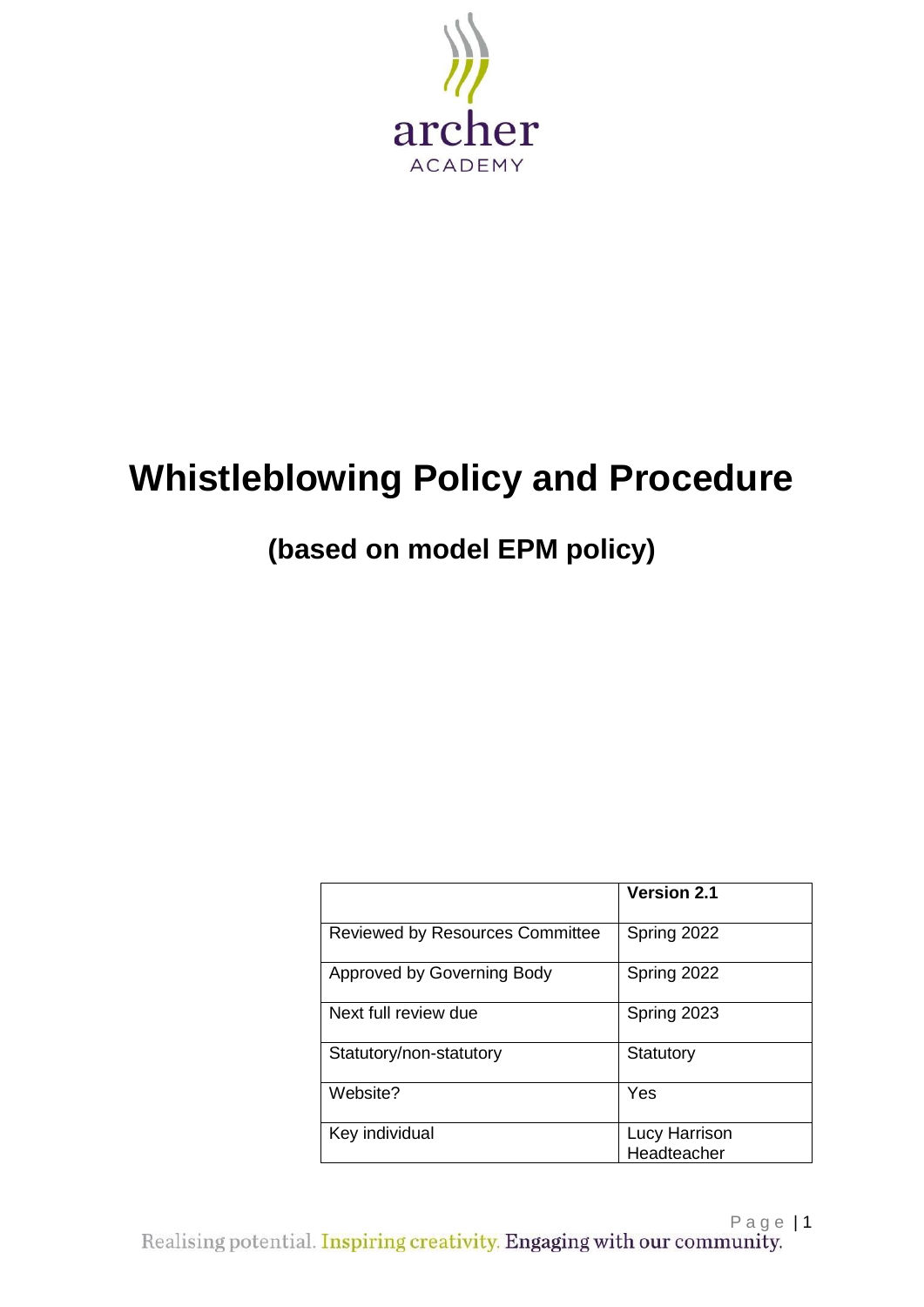### Contents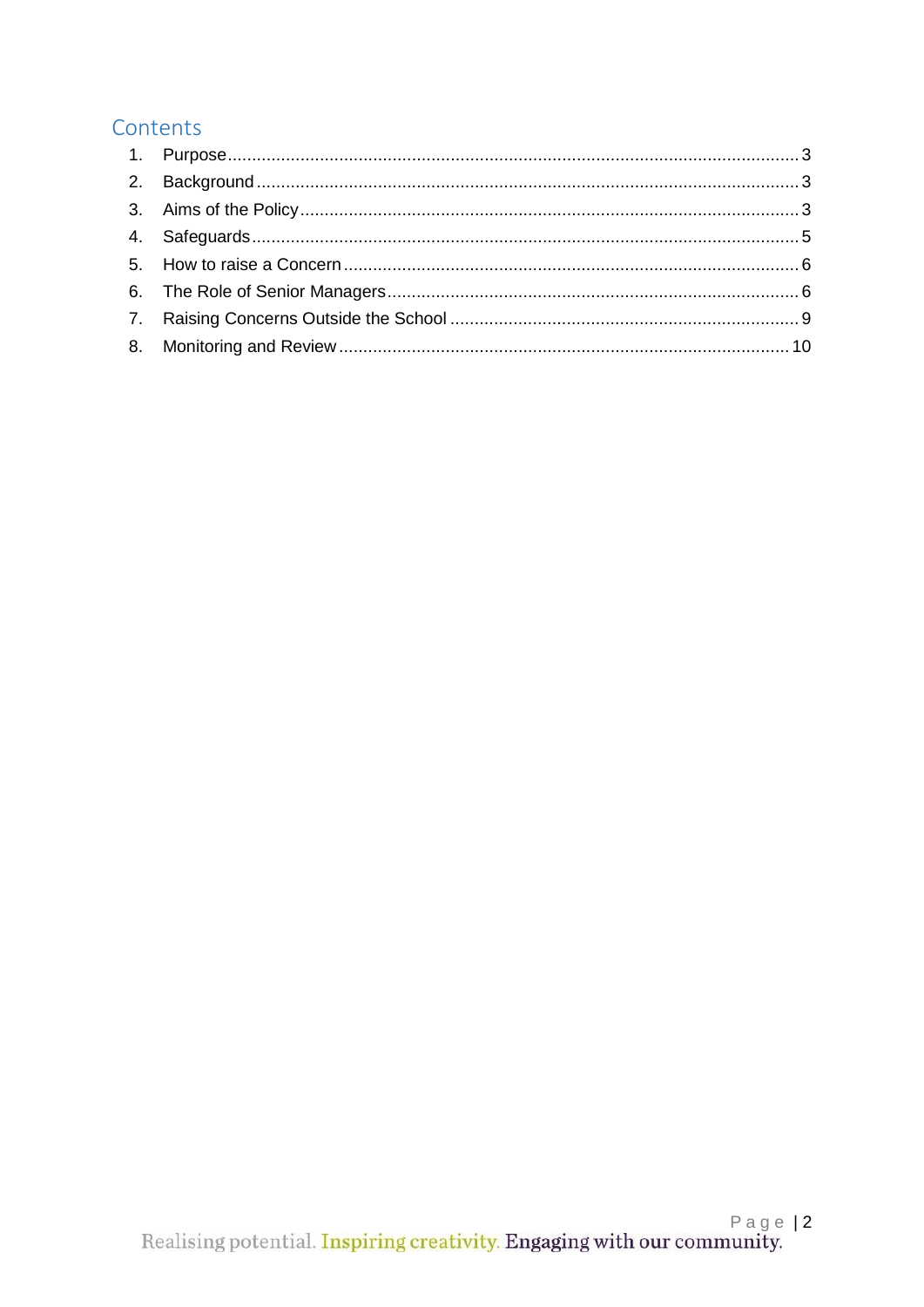#### <span id="page-2-0"></span>1. Purpose

1.1. To set out the Governing Body's policy and procedure for dealing with concerns raised by employees which relate to suspected wrongdoing or dangers at work (see paragraph 3). Allegations of child abuse against teachers and other staff and volunteers is be dealt with in accordance with Keeping Children Safe in Education statutory guidance for schools and colleges.

#### <span id="page-2-1"></span>2. Background

- 2.1. As employees are often the first to realise that there may be something wrong within the school, it is important that they feel able to express their concerns without fear of harassment or victimisation. Otherwise they may find it easier to ignore the concern rather than report it. The Public Interest Disclosure Act 1998 recognises this fact and is designed to protect employees, who make certain disclosures of information in 'the public interest', from detriment and/or dismissal. This policy builds on the provisions of the Act.
- 2.2. The Governing Body is committed to the highest possible standard of operation, probity and accountability. In line with that commitment, employees, officers, consultants, contractors, volunteers, casual workers and agency workers with serious concerns are encouraged to come forward and voice those concerns. This policy document makes it clear that employees can do so without fear of reprisals; it is intended to encourage and enable employees to raise serious concerns within the school rather than overlooking a problem or alerting anyone external to the school.
- 2.3. This policy does not form part of any employee's contract of employment and it may be amended at any time.

#### <span id="page-2-2"></span>3. Aims of the Policy

- 3.1. This policy aims to:
	- provide avenues for employees to raise concerns internally as a matter of course, and receive feedback on any action taken;
	- provide for matters to be dealt with quickly and appropriately; and ensure that concerns are taken seriously and treated consistently and fairly;
	- reassure employees that they will be protected from reprisals or victimisation for whistleblowing where they have a genuine concern;
	- allow employees to take the matter further if they are dissatisfied with the Governing Body's response.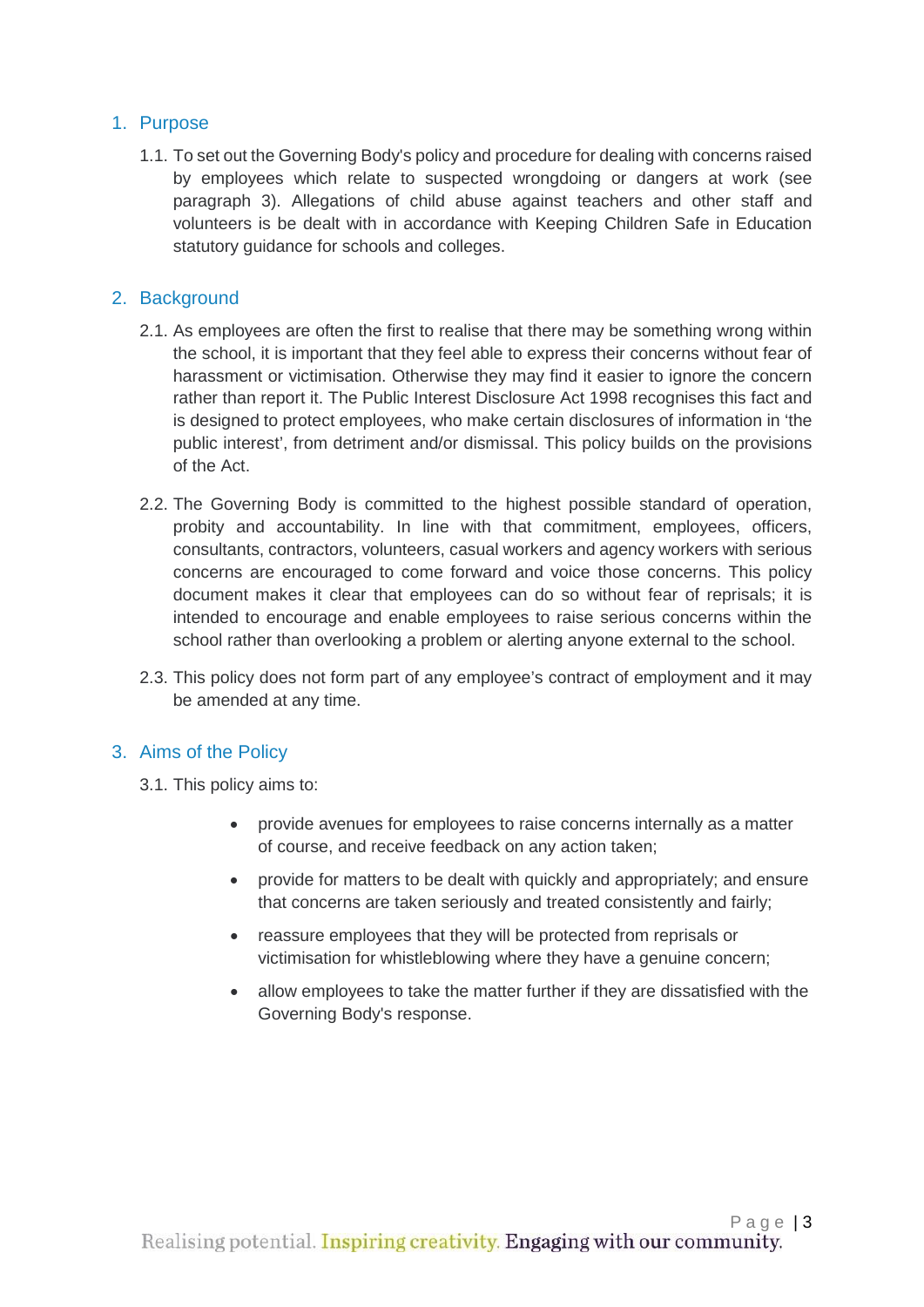- 3.2. A whistleblower is a person who raises a genuine concern relating to the matters below. If employees have any genuine concerns related to suspected wrongdoing or danger affecting any of our activities (a whistleblowing concern) they should report it under this policy. Whistleblowing is the disclosure of information which relates to suspected wrongdoing or dangers at work. This may include:
	- criminal activity;
	- miscarriages of justice;
	- danger to health and safety;
	- damage to the environment;
	- failure to comply with any legal or professional obligation or regulatory requirements;
	- bribery;
	- financial fraud or mismanagement. (please refer to our Fraud Policy for further guidance);
	- negligence;
	- breach of our internal policies and procedures;
	- conduct likely to damage our reputation;
	- unauthorised disclosure of confidential information;
	- public examination fraud;
	- the deliberate concealment of any of the above matters.
- 3.3. Before initiating the procedure employees should consider the following:
	- the responsibility for expressing concerns about unacceptable practice or behaviour rests with all employees;
	- employees should use line manager or team meetings and other opportunities to raise questions and seek clarification on issues which are of day-to-day concern;
	- whilst it can be difficult to raise concerns about the practice or behaviour of a colleague, employees must act to prevent an escalation of the problem and to prevent themselves being potentially implicated.
- 3.4. This policy should not be used for complaints about an employee's personal circumstances, such as the way s/he has been treated at work. In these cases an employee should use the school's Grievance Procedure; if the matter relates to salary, the salary review procedures documented in the school's pay policy.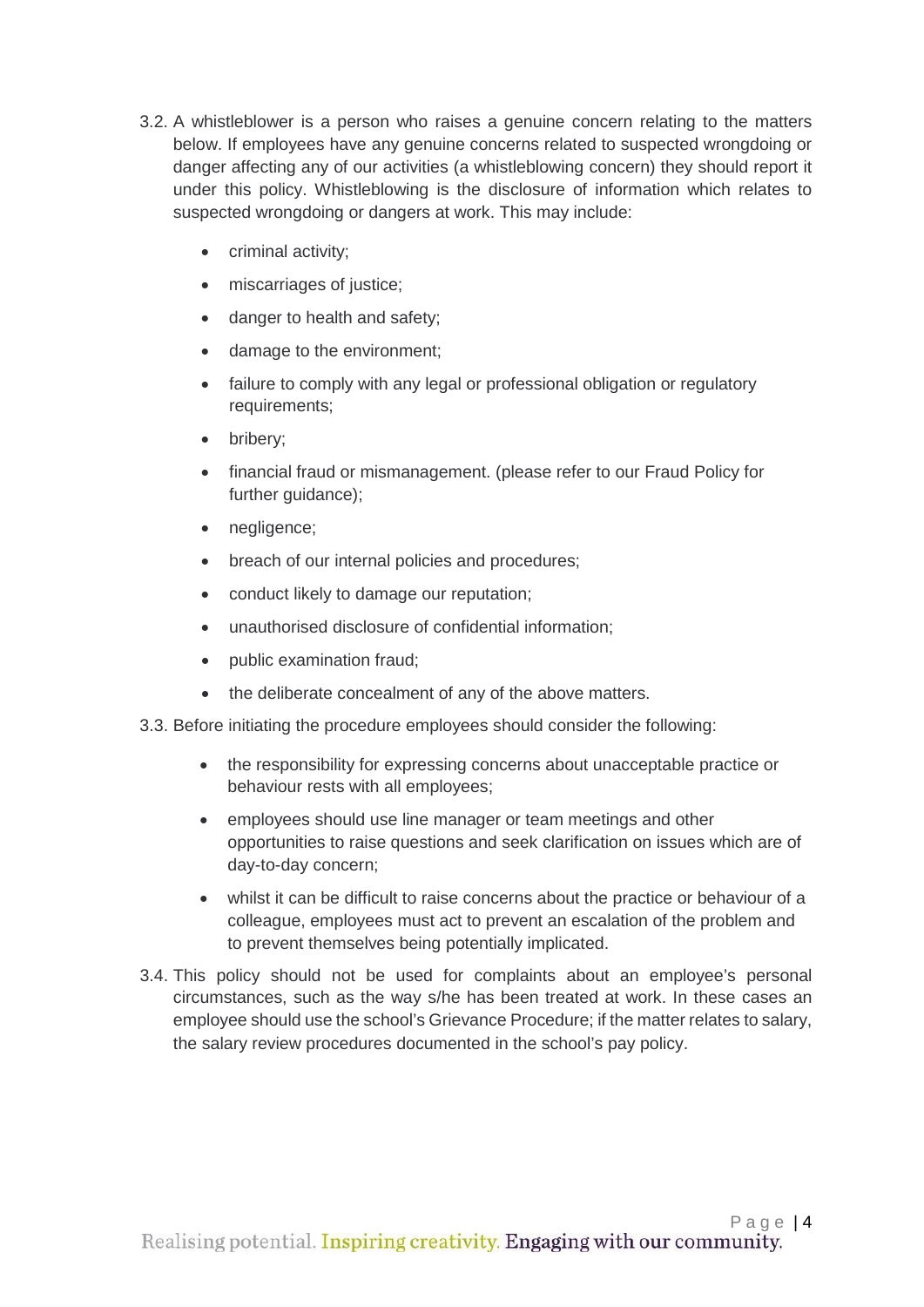#### <span id="page-4-0"></span>4. Safeguards

#### 4.1. **Harassment or Victimisation**

- 4.1.1. The Governing Body recognises that the decision to report a concern can be a difficult one to make, not least because of the fear of reprisal from those responsible for the malpractice. The Governing Body will not tolerate harassment or victimisation and will take action to protect employees when they have a genuine concern.
- 4.1.2. This does not mean that if an employee is already the subject of internal procedures such as disciplinary or redundancy, that those procedures will be halted as a result of that employee raising a concern under the Whistleblowing Policy.

#### 4.2. **Confidentiality**

- 4.2.1. We hope that staff will feel able to voice whistleblowing concerns openly under this policy. The Governing Body will make every effort to protect an employee's identity if confidentiality is requested.
- 4.2.2. As indicated above, identity will be protected as far as possible, but should the investigation into the concern require the employee to be named as the source of the information, that this will be discussed with the employee before their name is disclosed.

#### 4.3. **Anonymous Allegations**

- 4.3.1. Employees are encouraged to put their name to an allegation. Proper investigation may be more difficult or impossible if we cannot obtain further information and it is also more difficult to establish whether allegations are credible. Anonymous allegations will be considered at the discretion of the Governing Body. In exercising the discretion, the factors to be taken into account would include:
	- the seriousness of the issues raised:
	- the credibility of the concern; and
	- the likelihood of confirming the allegation from attributable sources.

#### 4.4. **Untrue Allegations**

4.4.1. If an employee makes an allegation where s/he has a genuine concern, but it is not confirmed by the investigation, no action will be taken against that employee. If, however, we conclude that an employee has made malicious or vexatious allegations, or with a view to personal gain, disciplinary action may be taken against that employee.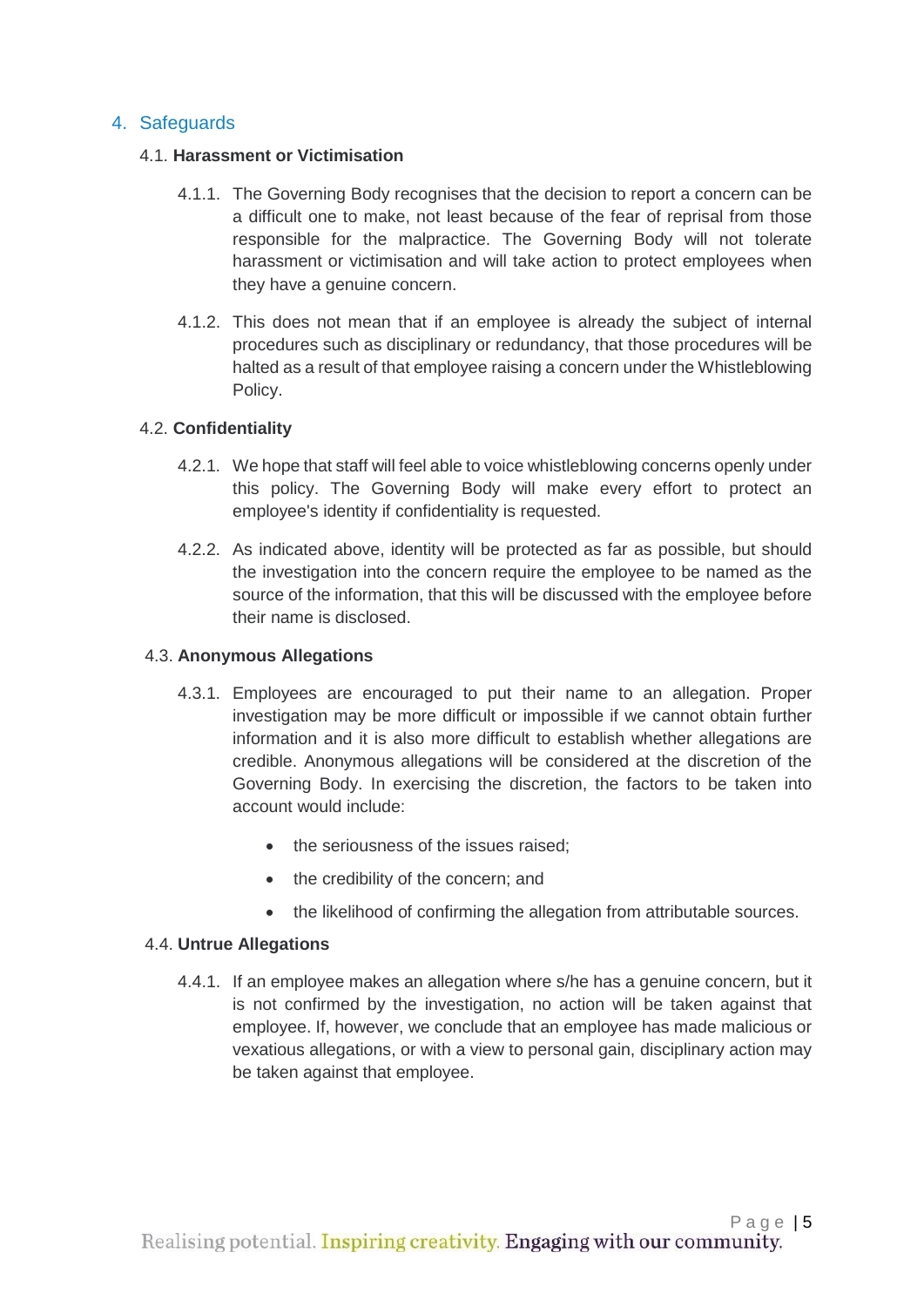#### 4.5. **Unfounded Allegations**

4.5.1. Following investigation, allegations may be confirmed as unfounded. This outcome will be notified to the employee who raised the concern, who will be informed that the Governing Body deems the matter to be concluded and that it should not be raised again unless new evidence becomes available.

#### 4.6. **Support to Employees**

4.6.1. It is recognised that raising concerns can be difficult and stressful. Advice and support will be made available, as appropriate, to both the employee(s) raising the concerns and any employee(s) subject to investigation.

#### <span id="page-5-0"></span>5. How to raise a Concern

- 5.1. As a first step, an employee should normally raise concerns with their immediate manager or their manager's superior. This depends, however, on the seriousness and sensitivity of the issues and who is involved. For example, if an employee believes that their immediate manager or their manager's superior is involved, s/he should approach the Headteacher or Chair of Governors. An employee (including the Headteacher and members of the leadership team) can by-pass the direct management line and the Governing Body if s/he feels the overall management and Governing Body of a school is engaged in an improper course of action. In this case please refer to section 7 below.
- 5.2. Concerns are better raised in writing. The employee should set out the background and history of the concerns, giving names, dates and places where possible, and the reasons why s/he is particularly concerned about the situation. If an employee does not feel able to put the concern in writing, s/he should telephone or meet the appropriate person. It is important that, however the concern is raised, the employee makes it clear that s/he is raising the issue via the whistleblowing procedure.
- 5.3. The earlier an employee expresses the concern, the easier it is to take action.
- 5.4. Although an employee is not expected to prove the truth of an allegation, s/he will need to demonstrate to the person contacted that there are sufficient grounds for the concern.
- 5.5. In some instances it may be appropriate for an employee to ask the trade union to raise a matter on the employee's behalf.
- 5.6. At each meeting under this policy the employee may bring a colleague or trade union representative. The companion must respect the confidentiality of the disclosure and any subsequent investigation.

#### <span id="page-5-1"></span>6. The Role of Senior Managers

6.1. A Senior Manager may be informed by an employee about concern(s) and that they are "blowing the whistle" within the procedure in person; or in writing or over the phone.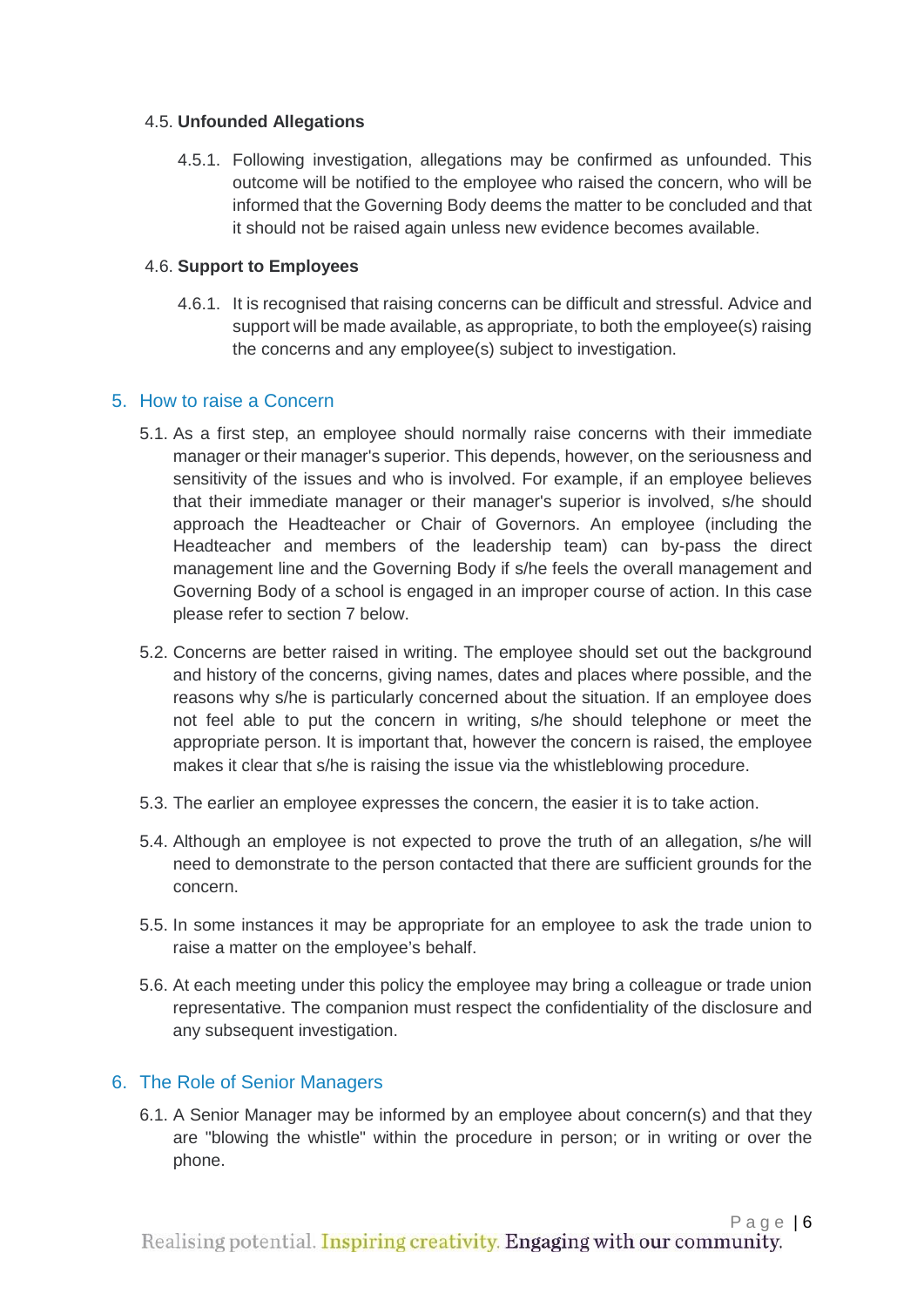6.2. The Senior Manager should respond immediately by arranging to meet with the employee to discuss the concern(s) as soon as possible.

#### 6.3. **Stage One:**

- 6.3.1. At the initial meeting the Senior Manager should establish that:
	- there is genuine cause and sufficient grounds for the concern; and
	- the concern has been appropriately raised via the Whistleblowing Policy.
- 6.3.2. The Senior Manager should ask the employee, to put their concern(s) in writing, if they have not already done so. If the employee is unable to do this the senior manager will take down a written summary of their concern/s and provide them with a copy after the meeting. The Senior Manager should make notes of the discussions with the employee. The employee's letter and/or senior manager's notes should make it clear that the employee is raising the issue via the whistleblowing procedure and provide:
	- the background and history of the concerns; and
	- names, dates and places (where possible); and
	- the reasons why the employee is particularly concerned about the situation.
- 6.3.3. The employee should be asked to date and sign their letter and/or the notes of any discussion. The Senior Manager should positively encourage the employee to do this, as a concern expressed anonymously is much less powerful and much more difficult to address, especially if the letter/notes become evidence in other proceedings, e.g. an internal disciplinary hearing.
- 6.3.4. The Senior Manager should follow the policy as set out above and in particular explain to the employee:
	- who they will need to speak to in order to determine the next steps (e.g. Headteacher);
	- what steps they intend to take to address the concern;
	- how they will communicate with the employee during and at the end of the process. It should be noted that the need for confidentiality may prevent the school giving the employee specific details of any necessary investigation or any necessary disciplinary action taken as a result;
	- that the employee will receive a written response within ten working days;
	- that their identity will be protected as far as possible, but should the investigation into the concern require the employee to be named as the source of the information, that this will be discussed with the employee before their name is disclosed;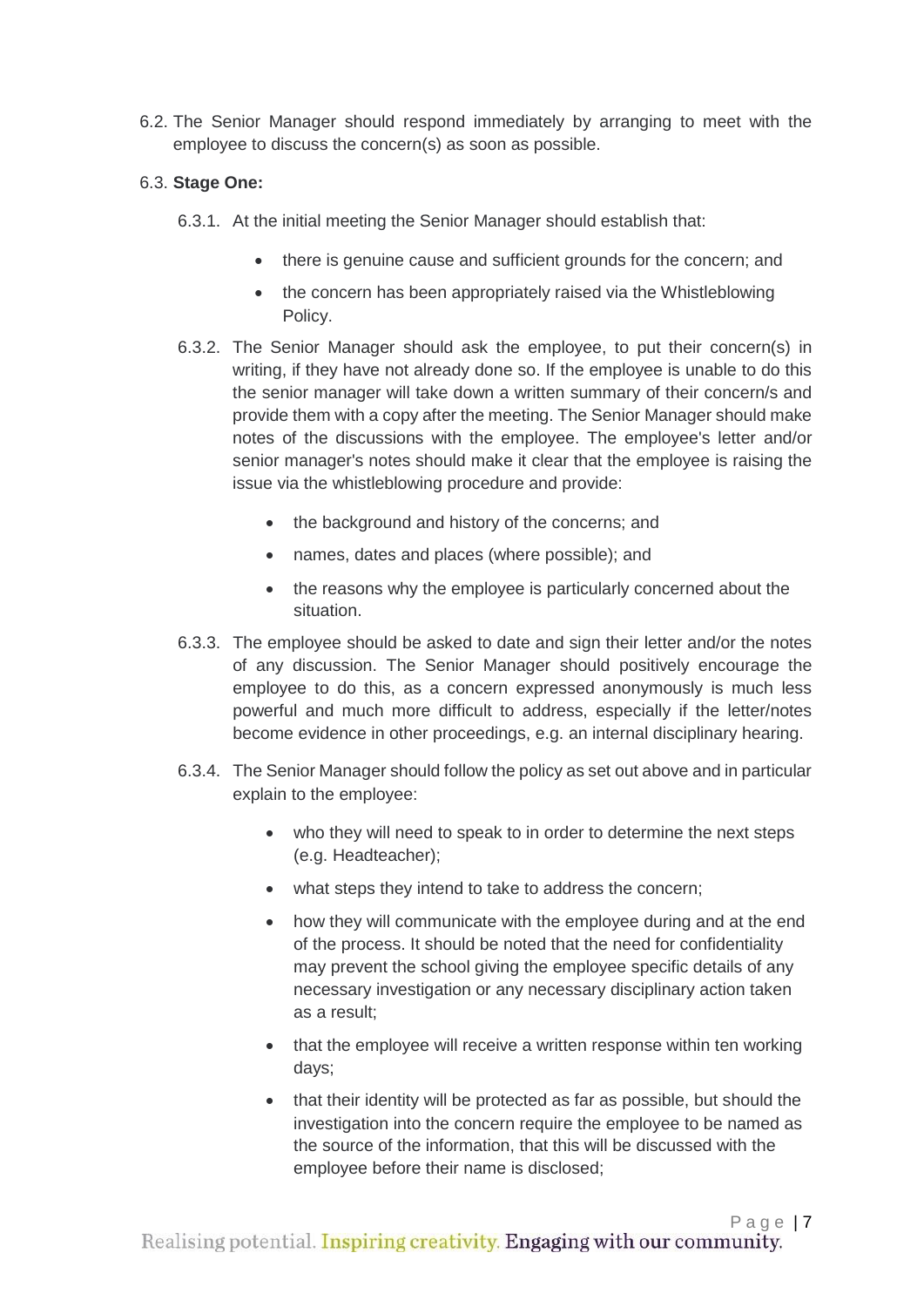- that the Governing Body will do all that it can to protect the employee from discrimination and/or victimisation;
- that the matter will be taken seriously and investigated immediately;
- that if the employee's concern, though raised as a genuine concern, is not confirmed by the investigation, no punitive action will be taken against them;
- if clear evidence is uncovered during the investigation that they have made a malicious or vexatious allegation, disciplinary action may be taken against them; and
- the investigation may confirm their allegations to be unfounded in which case the Governing Body will deem the matter to be concluded unless new evidence becomes available.

#### 6.4. **Stage Two:**

- 6.4.1. Following the initial meeting with the employee, the Senior Manager should consult with the Headteacher or Chair of Governors to determine whether an investigation is appropriate and, if so, what form it should take. A record should be made of the decisions and/or agreed actions.
- 6.4.2. It may be necessary, with anonymous allegations, to consider whether it is possible to take any further action. When making this decision, Senior Managers should take the following factors into account:
	- the seriousness of the issue(s) raised;
	- the credibility of the concern(s); and
	- the likelihood of confirming the allegation(s) from attributable sources.
- 6.4.3. In some cases, it may be possible to resolve the concern(s) simply, by agreed action or an explanation regarding the concern(s), without the need for further investigation. However, depending on the nature of the concern(s) it may be necessary for the concern(s) to:
	- be investigated internally:
	- be referred to the police;
	- be referred to the external auditor:
	- form the subject of an independent inquiry
- 6.4.4. Senior Managers should have a working knowledge and understanding of other school policies and procedures, e.g. grievance, disciplinary, harassment, child protection procedures, to ensure that concerns raised by employees are addressed via the appropriate procedure/process.

#### 6.5. **Stage Three**: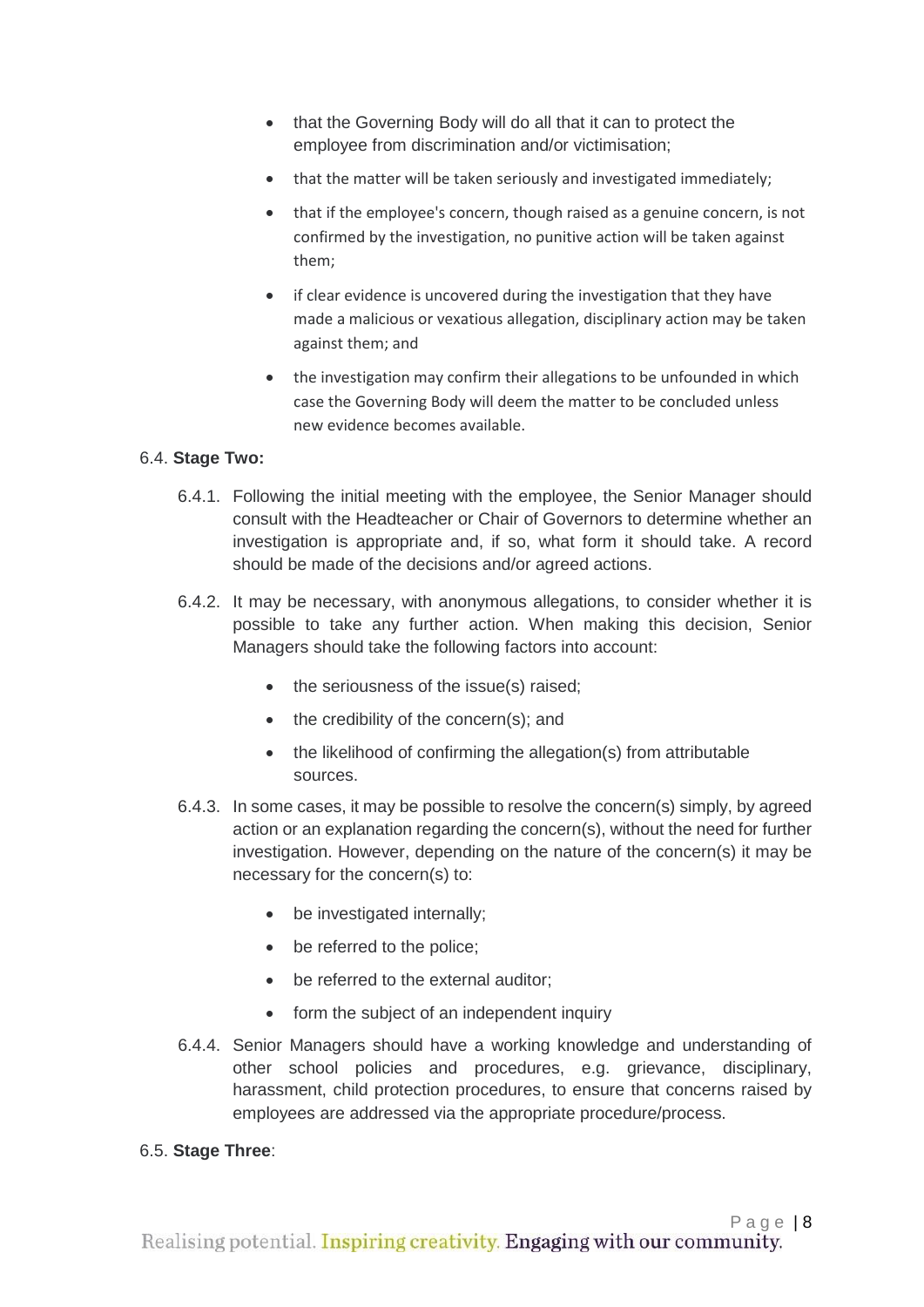- 6.5.1. Within ten working days of a concern being received, the manager receiving the concern (at paragraph 5.1 above) must write to the employee:
	- acknowledging that the concern has been received;
	- indicating how they propose to deal with the matter;
	- giving an estimate of how long it will take to provide a final response; and/or
	- telling the employee whether any initial enquiries have been made: and
	- telling the employee whether further investigations will take place, and if not why not; and/or
	- letting the employee know when s/he will receive further details if the situation is not yet resolved

#### <span id="page-8-0"></span>7. Raising Concerns Outside the School

- 7.1. The aim of this policy is to provide an internal mechanism for reporting, investigation and remedying any wrongdoing in the workplace. In most cases the employee should not find it necessary to alert anyone externally. The law recognises that in some circumstances it may be appropriate for the employee to report their concerns to an external body such as a regulator. It will very rarely if ever be appropriate to alert the media. Employees are strongly encouraged to seek advice before reporting a concern to anyone external. If an employee is not satisfied with the Governing Body's response, the manager should ensure that s/he is made aware with whom they may raise the matter externally:
	- ['Protect'](http://www.pcaw.co.uk/) <tel:0203> 117 2520 \*
	- Recognised Trade Union;
	- Senior LA Officer;
	- External Auditor;
	- Relevant professional bodies or regulatory organisations;
	- Solicitor.
- 7.2. The manager should stress to the employee that if they choose to take a concern outside the school, it is the employee's responsibility to ensure that confidential information is not disclosed, i.e. confidential information, in whatever format, is not handed over to a third party.

\*Protect is a registered charity that employees can contact for advice to assist them in raising concerns about poor practice at work. The charity also provides advice to employers as to the possible ways to address these concerns.

7.3. Concerns about safeguarding practices can be raised externally using the NSPCC whistleblowing helpline. Employees can call 0800 028 0285 or email [help@nspcc.org.uk.](mailto:help@nspcc.org.uk)